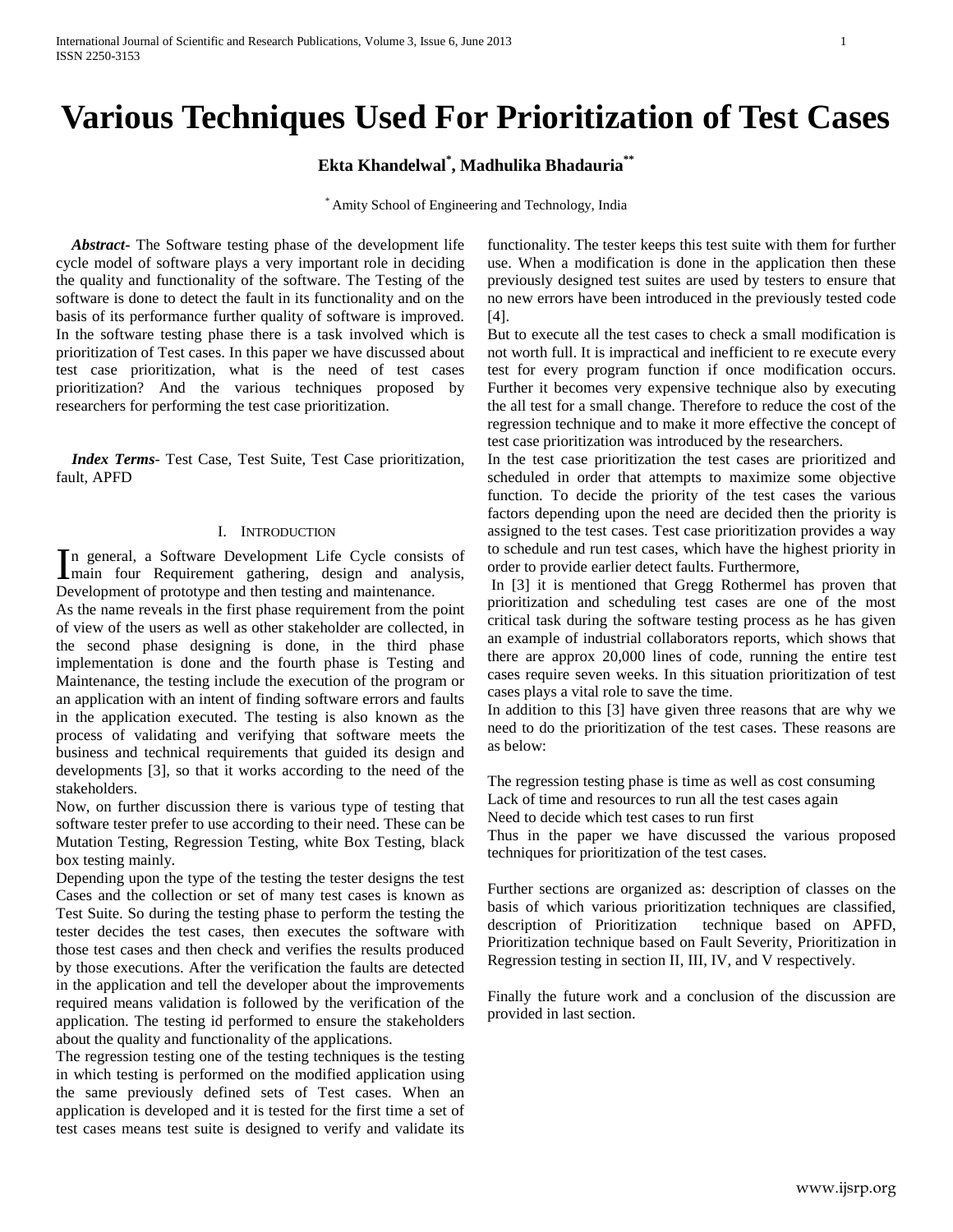## II. FACTORS FOR CLASSIFICATION OF THE PRIORITIZATION TECHNIQUES

It has been previously said that the techniques for the prioritization of the test cases depends upon various factors. In this section we have discussed the various factors that classify the prioritization techniques in the different classes.

1) Customer requirements –

In the customer requirements based prioritization techniques test cases are prioritized on the factors decided on keeping in mind the requirements of customers documented during the phase of requirements gathering.

Some of the factors proposed to rank the test cases for this approach are customer assigned priority (CP), requirement complexity (RC) and requirements volatility (RV). These factors are assigned a value and higher factor values indicate a need for prioritization of test case related to that requirement.

2) Coverage Based-

In the prioritization techniques based on coverage the prioritization of the test cases are on the quantity of the source code of a program that has been exercised during testing [3].

In the context of testing the word coverage means the part of code that has been covered during the process of the testing or it can be requirement coverage, total requirement coverage, additional requirement coverage; therefore in this approach the test cases having the capability of testing the major part of code are prioritized first and so on.

3) Cost Effective-

In this approach the test cases are prioritized on the basis of the cost factor. The cost can be the cost of requirement gathering, cost of regression testing, cost of execution and validating test cases, cost of analyses to select and support a test case, cost of prioritization of test cases. Thus, the test cases requiring the less cost will get the higher priority.

4) History based-

In this approach the test cases are prioritized based upon the history of the test case itself it means priority of test case depends upon its previous performance. The execution history of the test case increases or decreases the likelihood that it will be used in the current testing session [3].

For the detailed study of these four approaches discussed you can refer to  $[1]$ .

# III. PRIORITIZATION BASED ON APFD

In this section we have discussed a test case prioritization technique which is based on the rate at which fault is detected in the code under test. In the [1], they have proposed a technique in which two criteria are used to decide a factor on the basis of which the priorities to the test cases are assigned.

The first criterion is the number of the code lines or statement covered by a test case. The first is symbolized by St

Statement coverage  $(St) = (No. of statements covered /total)$ number of statements) \* 100

The second criterion is number of function calls in the covered statement. This is symbolized by Fc.

No. of Function calls  $(Fc) = Local$  functions + nested functions + private functions + overloaded methods

Both the criteria are counted in the numerical value.

The factor used to prioritize the test cases is the product of these two numerical values and this factor is symbolized by P.

Product (P) = Statement coverage (St)  $*$  Number of the Function Calls (Fc)

Thus the value of P for each test case of a test suite is calculated using this formula and the test case having higher value is given the higher priority.

In [1], they have used a metric known as APFD (Average Percentage of Fault detected) to compare the fault detection rate of the prioritized and non prioritized test cases. The APFD for both the test suites is calculated and then compared. The formula used to get the value of APFD is given below

APFD = 1- ${(TF1 + TF2 + TF3......$  TFm  $)/$  mn  $} + (1/2n)$ 

Where,

n is the number of test cases in a test suite m is the number of faults TFi is the position of first test in T that exposes fault i.

In [1] they have proved that the value obtained for the test suite having prioritized test cases has the higher value for the APFD. For further detailed study of this approach you can refer to [1].

# IV. PRIORITIZATION USING FAULT SEVERITY

In this section we are going to discuss a technique which is based on prioritization of technique in which priority to the test cases are assigned depending upon the priority of the requirement to be tested. The requirement to be tested first is assigned the higher weight and the test cases covering that requirement are given higher priority of execution. In this approaches the requirements considered are based on fault severity that is the number of times the fault can occur in the code that code is required to be tested first thus given the higher weight.

The four factors are proposed by [2], to decide the weight of the requirement. These four factors are described in brief below

1) Business value Measure-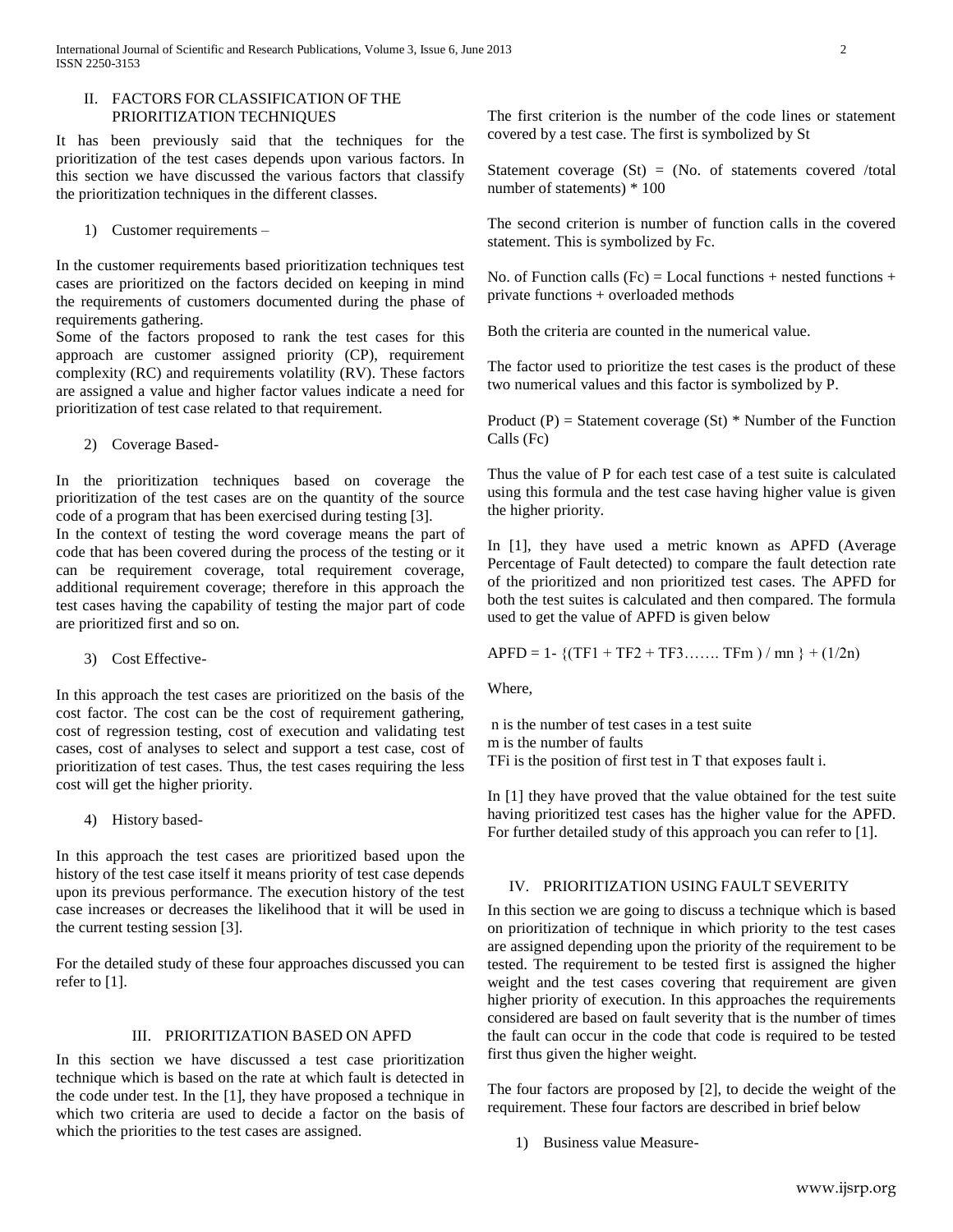This is the factor in which the requirements are assigned rank according to their importance. Most critical requirement is assigned higher number (10) and least important requirement is assigned the lowest number (1).

2) Project Change Volatility-

This factor depends upon the times consumer is modifying the project requirements during the software development cycle. The biggest causes of the project failure happen to be the lack of user inputs and the changing and incomplete requirements [4].

3) Development Complexity-

Development efforts, technology used for development, environmental constraints and the time consumed or required decides the complexity of the development phase.

4) Fault Proneness of Requirements-

This is the very direct factor for assigning weight to requirement. This factor considers those requirements which are error prone according to the historical data such as requirement failure reported by the customer.

Thus on the basis of this weight is assigned to each requirement and depending upon this the weighted prioritization factor that measures the importance of testing a requirement earlier is calculated and the test cases are assigned priority. This is the first step of the proposed technique.

The second step is to assign severity measure to the each fault. The range of severity measure varies as below:

Complex (Severity 1): SM value of 9-10 Moderate (Severity 2): SM of 6 Low (Severity 3) :SM of 4 Very Low (Severity 4): SM of 2

This is done to calculate the total severity of the Faults Detected (TSFD). This is the summation of the measures of the all faults identified.

This is how the test cases are prioritized first requirements are prioritized then test cases against each requirements is mapped , then executed according to the priority assigned and the results are analyzed based on fault severity.

# V. PRIORITIZATION IN CASE OF REGRESSION TESTING

In this section prioritization of test cases in case of regression testing will be discussed. In [5], authors have presented nine techniques which could be used for this purpose. These techniques are discussed in brief as follows:

1) No prioritization

In this case no techniques are implemented and is been used as a untreated test suit and it serves as a control.

2) Random prioritization

This is applied to have an additional control in studies where the test cases are ordered randomly in the test suite.

3) Optimal prioritization

In this technique known faults are been used so that its results can be used to measure the effects of other prioritization techniques which are to be used

4) Total statement coverage prioritization

This technique instrument the program with any test cases and finds out that which statements were covered by the test cases; then these test cases can be prioritized on the bases of number of statements they covered. If more than one tests case covers equal number of statements then we have use some additional rules or we can order them randomly.

5) Additional statement coverage prioritization

This method covers the shortcomings of total statement coverage technique and iteratively selects a test case that gives the highest statement coverage and then adjusts the coverage information on rest of the test cases to find out their statements not yet covered. This whole process is repeated till at least one test case covers all the statements.

6) Total branch coverage prioritization

This technique is same as statement coverage prioritization but it just uses test coverage measured in form of program branches as there was the case of statements in other technique.

7) Additional branch coverage prioritization

This technique is same as additional statement coverage prioritization but the only difference is that it uses test coverage measured in term of program branches and not in statements.

8) Total fault-exposing potential prioritization

Other method like statement and branch coverage takes in context that whether a statement or branch is been reached by some test cases or not and do not takes in context the case that some faults are more easily seen as compared to others. As some test cases can expose faults more easily as compared to others, so it is called as fault-exposing potential of a test case.

9) Additional fault-exposing potential prioritization

As additions were made in total coverage and branch coverage prioritization, extensions were made in total fault-exposing potential prioritization and as a result this technique is created